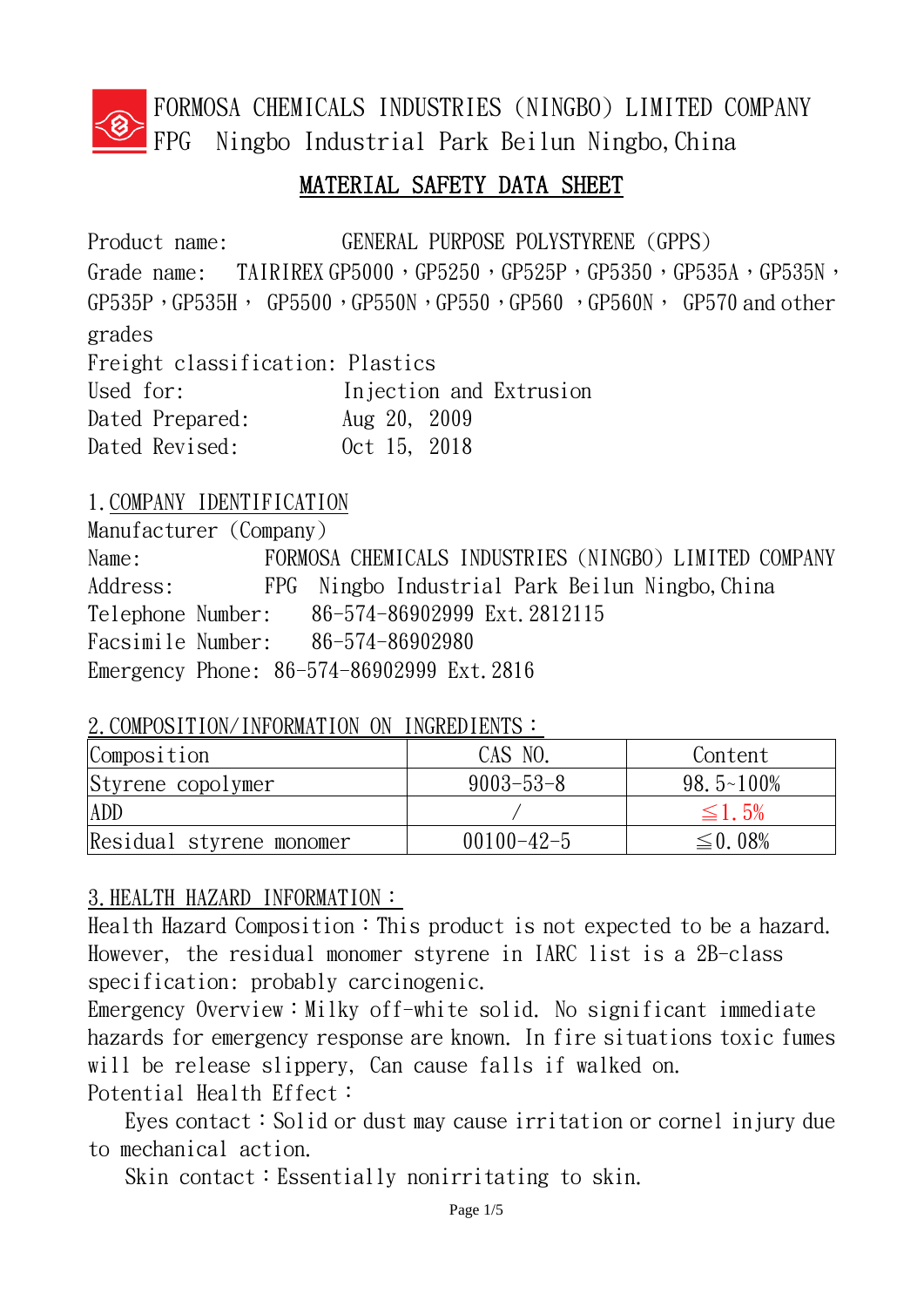FORMOSA CHEMICALS INDUSTRIES (NINGBO) LIMITED COMPANY

FPG Ningbo Industrial Park Beilun Ningbo,China

Ingestion:Essentially no hazards anticipated from swallowing small amounts incidental to normal handling operations. Single dose oral toxicity is considered to be extremely low.

Inhalation: Dust may cause irritation to upper respiratory tract.

#### 4.FIRST AID MEASURES:

Eyes: Flush eyes with plenty of clean water.

Skin: No adverse effects anticipated by this route of exposure incidental to proper industrial handling.

Ingestion: No adverse effects anticipated by this route of exposure incidental to proper industrial handling.

Inhalation: Remove to fresh air if effects occur. If still feel malaise consult a physician.

First-aid Personnel Equipment: Wear an approved dust respirator and chemical goggles.

Note to Physician: No specific antidote supportive care. Treatment based on judgment of the physician in response to reactions of the patient.

#### 5.FIRE AND EXPLOSION HAZARD DATA:

Flammable Properties:

Flash point: none.

Auto-ignition temperatures: Not applicable.

Flammability Limits:

 $LFL:Not a  
pplied be.$ 

 $ULF: Not applicable.$ 

Extinguishing Media: Dry chemical, Carbon dioxide, foam and water fog. Hazardous Combustion Products: Under fire conditions polymers decompose.

> The smoke may contain polymer fragments of varying compositions in additions to unidentified toxic and/or irritating compounds. Hazardous combustion products may include and are not limited to: carbon dioxide and carbon monoxide. Hazardous combustion products may include trace amounts of styrene.

Dense smoke emitted when burned without sufficient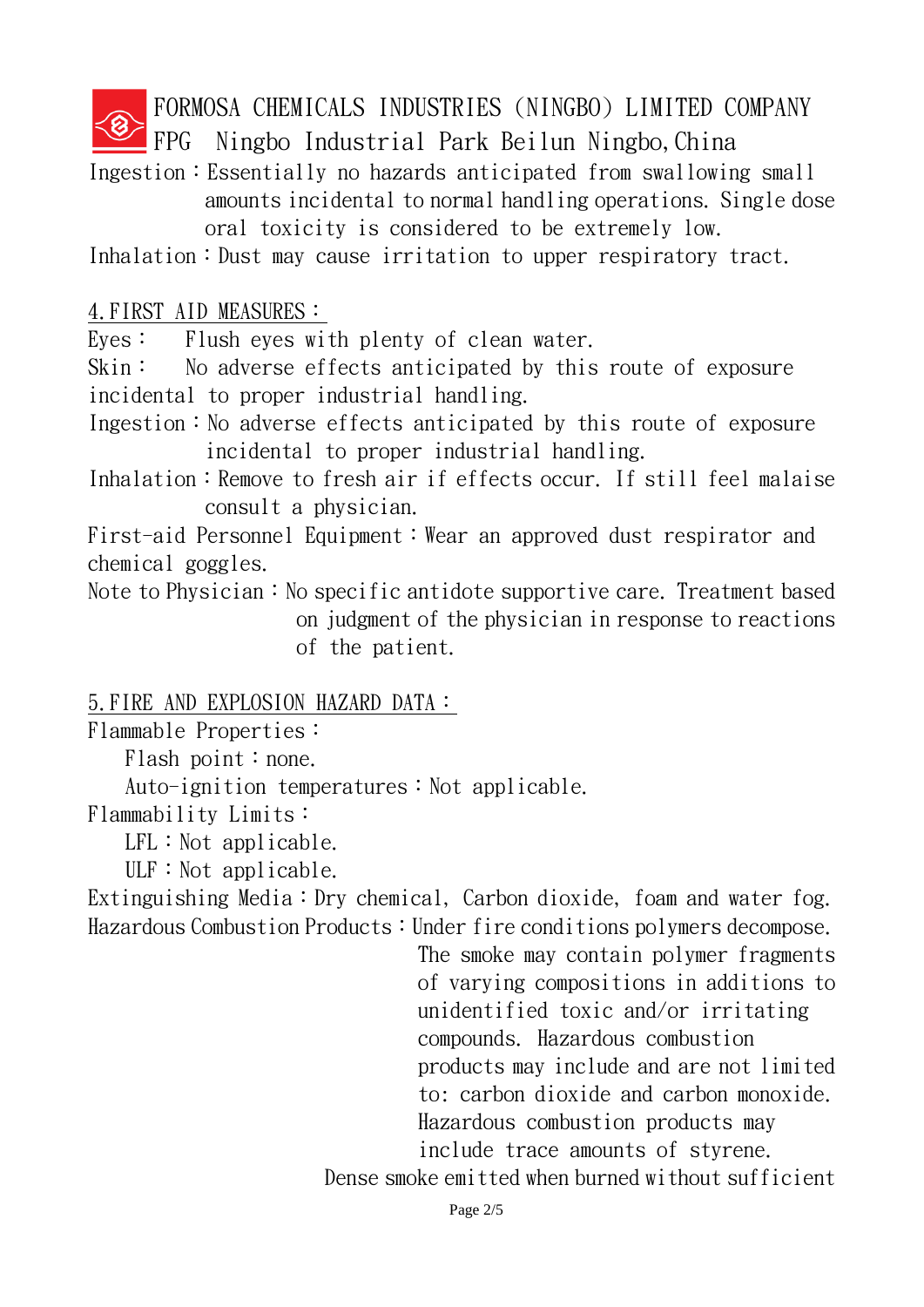

FORMOSA CHEMICALS INDUSTRIES (NINGBO) LIMITED COMPANY

FPG Ningbo Industrial Park Beilun Ningbo,China

oxygen. Mechanical handling can cause formation of dusts. To reduce the potential for dust explosion, do not permit dust to accumulate.

Fire-fighting Equipment: Wear protective fire-fighting clothing, includes fire-fighting helmet, coat, pants, boots and gloves. If there is not enough fresh air in such surroundings, wear positive-pressure self-contained breathing apparatus (SCBA). If protective clothing is not available or not used, fight fire from a protected location or safe distance.

6.ACCIDENTAL RELEASE MEASURES:

Protect People: Pellets may present a slipping hazard. Protect the Environment: Keep out of irrigation ditches, sewer and water supplies. Spills should be collected to prevent contamination of waterways.

Cleanup:Sweep up and can be reuse after separate impurity.

## 7.HANDLING AND STORAGE:

Handling: Good house keeping and controlling dusts are necessary for safe handling of product. Workers should be protected from possibility of contact with molten resin during treatment. Storage: Store in a dry place. Avoid exposure to high temperature or under

flame.

8.EXPOUSURE CONTROLS/PERSONAL PROTECTION:

Engineering Controls: Good general ventilation should be sufficient for most conditions. If overhead occurs during processing, exhaust ventilation should be provided.

Exposure Guidelines: None established.

Personal Protective Equipment:

Respiratory Protection: In dust atmospheres, use an approved dust respirator.

Skin Protection: Clean body-covering clothing should be needed. Eyes: If there is a potential for exposure to particles which could cause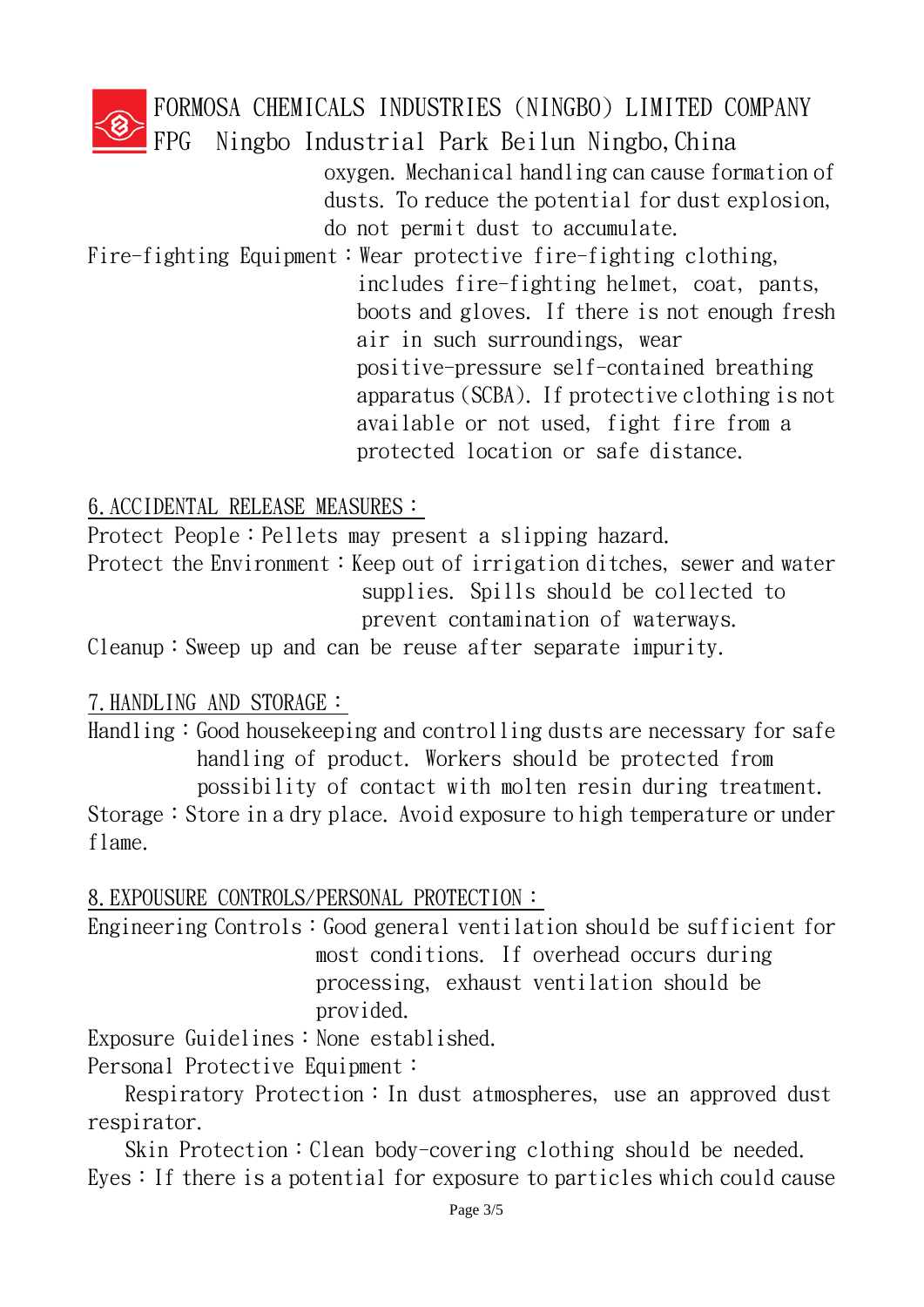FORMOSA CHEMICALS INDUSTRIES (NINGBO) LIMITED COMPANY FPG Ningbo Industrial Park Beilun Ningbo,China mechanical injure to the eyes, wear chemical goggles. 9. PHYSICAL AND CHEMICAL PROPERIES: Physical State: Solid. Appearance: Pellet. Color: Transparent or light blue. Odor: Odorless. Heat Deflection Temperature:80~100℃ Specific Gravity:  $1.02 - 1.08$  (water = 1) Decomposition Temperature: Over 400℃ Solubility in Water: Not soluble in water. Flash Point: Not applicable.

10.STABILITY AND REACTIVITY: Chemical Stability: Stable.

 $Hazardous$  in Special Situation: None known.

Conditions to Avoid: Avoid temperatures above  $300^{\circ}$ C, because product can decompose at elevated temperatures.

Incompatibility with Other Materials: None known.

Hazardous Decomposition Products: Processing may release fumes which may include polymer fragments and other decomposition products. Fumes can be irritating. At temperatures exceeding melt temperatures, polymer fragments can occur.

#### 11.TOXICOLOGICAL INFORMATION:

Ingestion: Single dose oral LD50 has not been determined.

## 12.ECOLOGICAL INFORMATION:

Page 4/5 Environmental Effect: No bio-concentration is expected. In the terrestrial environment, material is expected to remain in the soil. In the aquatic environment, material will sink and remain in the sediment. Degradation & Persistence: This water insoluble polymeric solid is expected to be inert in the environment. Surface degradation is expected with exposure